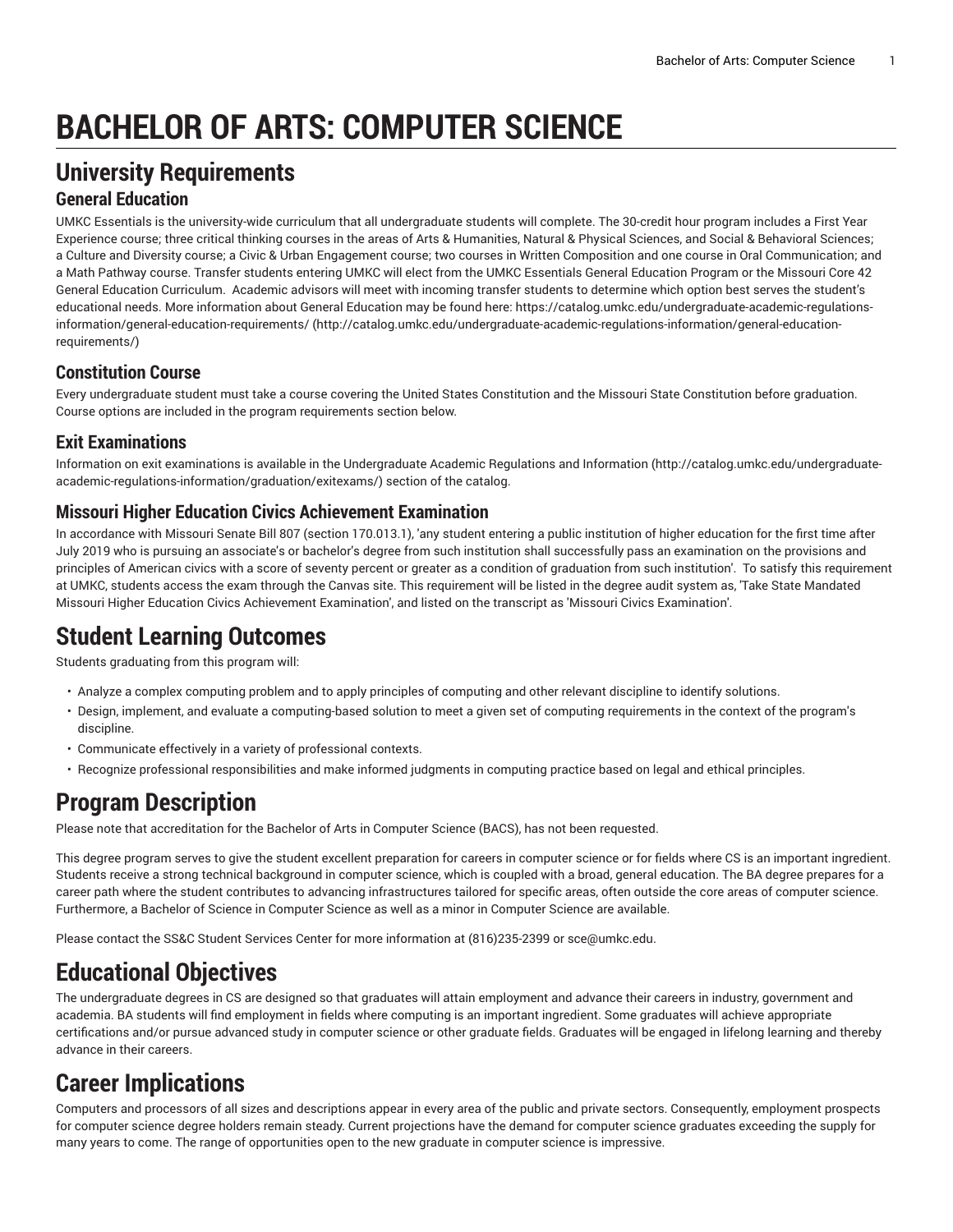Computer science graduates are employed as members of technical staff, software engineers, programming or systems analysts, and scientific or application programmers by some of the nation's largest companies. These companies include internet based commerce and software based hi-tech industries, insurance, banks and financial institutions, computer and electronics manufacturers, the communications industry, the biomedical industry, the defense industry, and engineering firms.

### **Admission Requirements**

High school students planning to apply to this degree program are strongly encouraged to take a college preparatory program that emphasizes mathematics, science and communication skills.

First-time college student applicants to the undergraduate program in computer science will be automatically admitted if they obtain:

- 1. An ACT mathematics score of at least 25 and
- 2. An ACT composite score of at least 24 and
- 3. A 3.0 Core High School GPA

First-time college student applicants who do not meet the above criteria but do meet UMKC general admission requirements will have their applications reviewed for admission. Applicants who are not admitted to this degree program but do meet UMKC general admission requirements may be admitted to University College.

Students without the prerequisite preparation must take the needed coursework before enrolling in courses required for the bachelor's degree. Students seeking re-admission must have been in good academic standing when last enrolled. Otherwise, re-admission requires a formal review by the undergraduate program committee.

Transfer applicants must have at least 24 credits of transferable college credit, an overall 2.0 GPA on a 4.0 scale in all coursework, which includes repeated coursework, attempted at previous institutions. Transfer applicants without a 2.0 or higher college GPA must submit a petition for admission.

### **Program Requirements**

Curriculum requirements for both of the Computer Science degrees are categorized into several areas totaling at least 120 hours of study.

#### **UMKC Essentials**

| Code                                                          | Title                                                   | Credits |  |
|---------------------------------------------------------------|---------------------------------------------------------|---------|--|
| First Semester Experience Course (GEFSE)                      |                                                         |         |  |
| <b>Written Communication:</b>                                 |                                                         |         |  |
| ENGLISH 110                                                   | Introduction to Academic Prose                          | 3       |  |
| <b>ENGLISH 225</b><br>English II: Intermediate Academic Prose |                                                         |         |  |
| Oral Communication (choose one of the following):             |                                                         | 3       |  |
| COMM-ST 110                                                   | Fundamentals of Effective Speaking and Listening        |         |  |
| COMM-ST 140                                                   | Introduction to Communication                           |         |  |
| COMM-ST 212                                                   | Argumentation And Debate (offered via dual credit only) |         |  |
| COMM-ST 277<br>Interpersonal Communication                    |                                                         |         |  |
| Math Pathway (satisfied in major requirements below)          |                                                         |         |  |
| Critical Thinking in Arts & Humanities (GECRT-AH)             |                                                         |         |  |
| Critical Thinking in Natural & Physical Sciences (GECRT-SC)   |                                                         |         |  |
| Critical Thinking in Social & Behavioral Sciences (GECRT-SS)  |                                                         |         |  |
| Culture & Diversity Course (GECDV)                            |                                                         |         |  |
| Civic & Urban Engagement Course (GECUE)                       |                                                         |         |  |
| <b>Total Credits</b>                                          |                                                         | 27      |  |

#### **Constitution Course Requirement**

Section 170.011.1 of the Missouri Revised Statutes, 2015, states that all candidates for a degree issued by a college or university in the state of Missouri must have "satisfactorily passed an examination on the provisions and principles of the Constitution of the United States and of the state of Missouri, and in American history and American institutions."

Courses at UMKC that satisfy this state requirement are:

| Code                         | Title                                      | Credits |
|------------------------------|--------------------------------------------|---------|
| Choose one of the following: |                                            |         |
| CJC 364                      | The Supreme Court And The Criminal Process |         |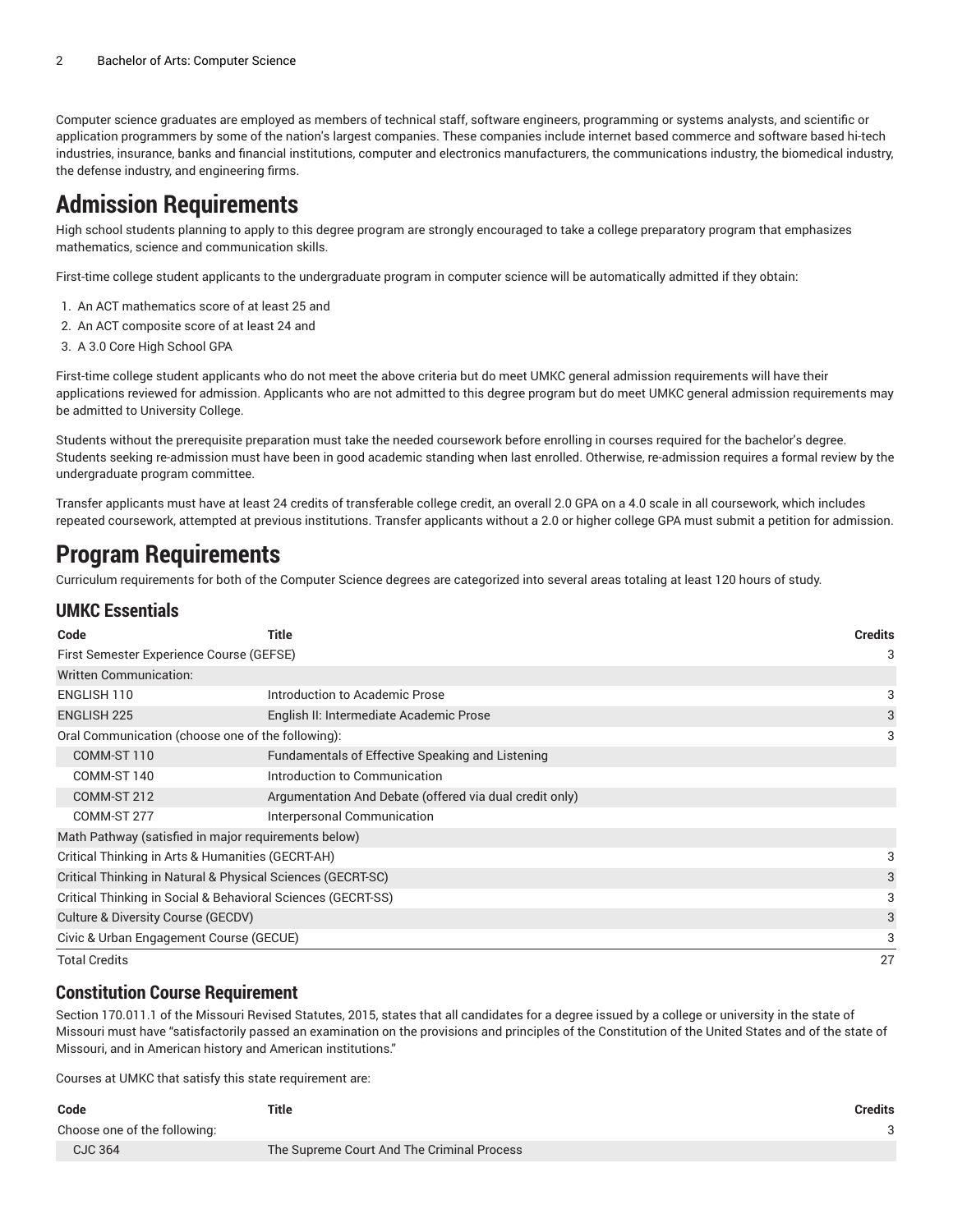| <b>Total Credits</b> |                                   | 3 |
|----------------------|-----------------------------------|---|
| POL-SCI 210          | American Government               |   |
| HONORS 230           | <b>Honors American Government</b> |   |
| HISTORY 102          | U.S. History Since 1877           |   |
| HISTORY 101          | U.S. History to 1877              |   |

There are a few other ways this requirement can be satisfied for students transferring to UMKC:

- Take an equivalent course from the list above at a regionally accredited institution.
- Earn credit for one of the above courses through AP, IB, or CLEP.
- Take a course that directly satisfies the Missouri Constitution Requirement at another Missouri institution.
- Have a previous bachelors degree (or higher) from a regionally accredited institution.
- Have an Associate of Arts degree from a regionally accredited institution.
- Complete the 42 Hour Core at a Missouri institution and have it listed on the official transcript.

#### **Major Requirements**

A minimum grade of C is required in all Computer Science, Math, and Stat coursework.

| Code                                                      | <b>Title</b>                                                                     | <b>Credits</b>            |  |
|-----------------------------------------------------------|----------------------------------------------------------------------------------|---------------------------|--|
| <b>Mathematics (satisfies Math Pathway)</b>               |                                                                                  |                           |  |
|                                                           | MATH 120 (Pre-Calculus; Typically not required due to ACT Admission Requirement) |                           |  |
| <b>MATH 210</b>                                           | Calculus I <sup>1</sup>                                                          | 4                         |  |
| <b>MATH 220</b>                                           | Calculus II                                                                      | $\overline{\mathcal{L}}$  |  |
| <b>STAT 235</b>                                           | Elementary Statistics <sup>1</sup>                                               | 3                         |  |
| or STAT 115                                               | <b>Statistical Reasoning</b>                                                     |                           |  |
| or MOTRMATH 110                                           | <b>MOTR Statistical Reasoning</b>                                                |                           |  |
| <b>Life and Physical Sciences</b>                         |                                                                                  | $\overline{7}$            |  |
| One Life Science course                                   |                                                                                  |                           |  |
| One Physical Science course                               |                                                                                  |                           |  |
| With a minimum of one lab <sup>2</sup>                    |                                                                                  |                           |  |
| <b>Synthesis Course Requirements</b>                      |                                                                                  |                           |  |
| COMP-SCI 449                                              | Foundations of Software Engineering                                              | 3                         |  |
| COMP-SCI 451R                                             | Software Engineering Capstone                                                    | $\sqrt{3}$                |  |
| <b>Computer Science Requirements</b>                      |                                                                                  |                           |  |
| COMP-SCI 101                                              | Problem Solving and Programming I                                                | $\overline{4}$            |  |
| &101L                                                     | and Problem Solving & Programming I Lab                                          |                           |  |
| COMP-SCI 191                                              | Discrete Structures I                                                            | 3                         |  |
| COMP-SCI 201R                                             | Problem Solving and Programming II                                               | $\overline{4}$            |  |
| & COMP-SCI 201L                                           | and Problem Solving and Programming II - Lab                                     |                           |  |
| COMP-SCI 281R                                             | Introduction to Computer Architecture and Organization                           | 3                         |  |
| COMP-SCI 291                                              | Discrete Structures II                                                           | $\ensuremath{\mathsf{3}}$ |  |
| COMP-SCI 303                                              | Data Structures                                                                  | 3                         |  |
| COMP-SCI 304WI                                            | <b>Ethics and Professionalism</b>                                                | $\ensuremath{\mathsf{3}}$ |  |
| COMP-SCI 431                                              | Introduction to Operating Systems                                                | 3                         |  |
| COMP-SCI Electives (300 or 400 level)                     |                                                                                  | 9                         |  |
| Any 300- or 400-level elective not completed above        |                                                                                  |                           |  |
| COMP-SCI 423                                              | <b>Client/Server Programming and Applications</b>                                |                           |  |
| COMP-SCI 424                                              | Software Methods and Tools                                                       |                           |  |
| COMP-SCI 446                                              | <b>Distributed Computing Systems</b>                                             |                           |  |
| COMP-SCI 457                                              | Software Architecture: Requirements & Design                                     |                           |  |
| COMP-SCI 458                                              | Software Testing and Verification                                                |                           |  |
| COMP-SCI 473                                              | Data Compression                                                                 |                           |  |
| COMP-SCI 476                                              | <b>Blockchain Technologies</b>                                                   |                           |  |
| COMP-SCI Advanced Electives (400 level) <sup>3</sup><br>3 |                                                                                  |                           |  |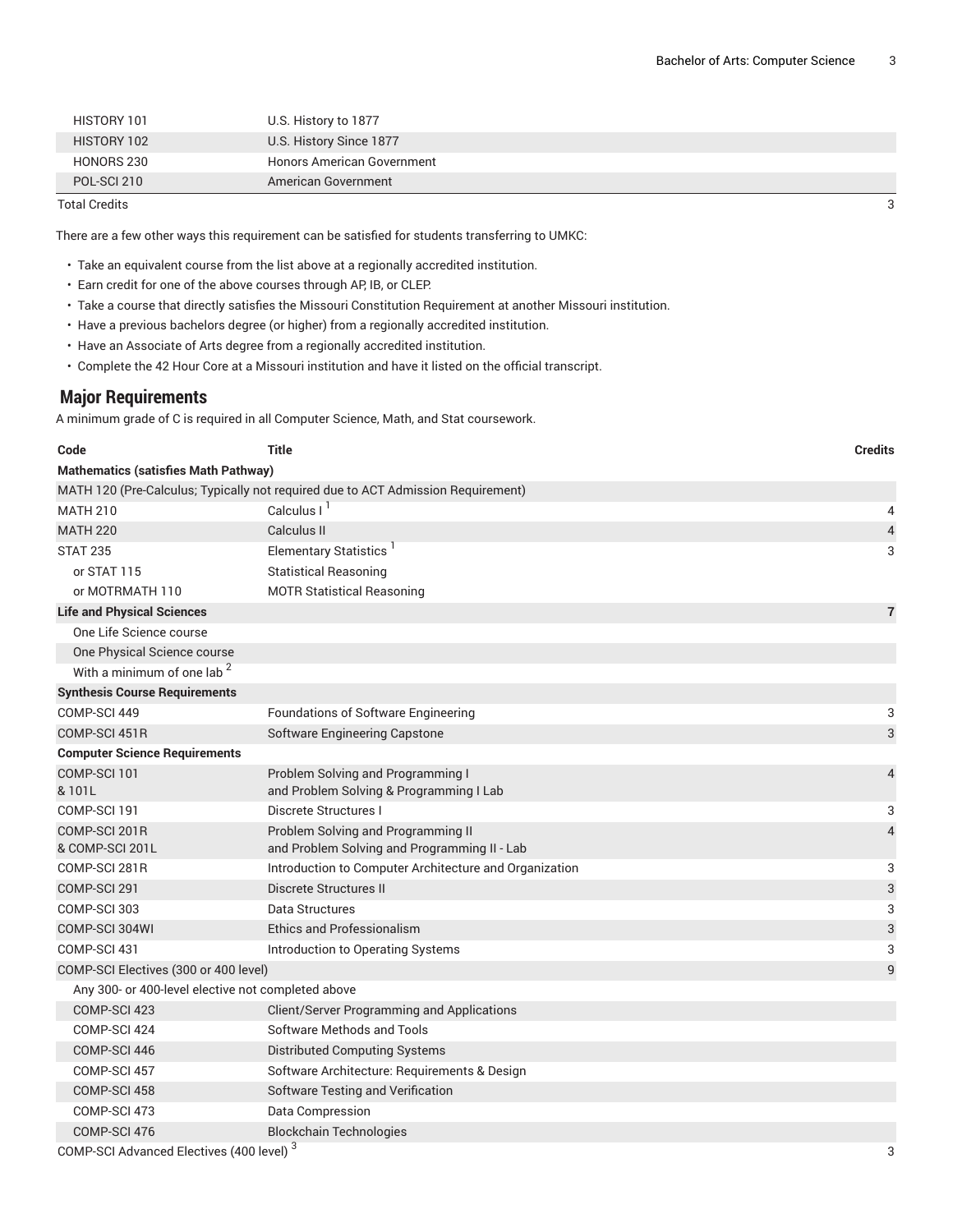| Any 400-level elective not completed above. |                                      |  |  |
|---------------------------------------------|--------------------------------------|--|--|
| COMP-SCI 491                                | Internship (by petition)             |  |  |
| COMP-SCI 497                                | Directed Readings (by petition)      |  |  |
| COMP-SCI 498                                | Research Seminar (by petition)       |  |  |
| COMP-SCI 499                                | Undergraduate Research (by petition) |  |  |

#### **Foreign Language Requirement 3**

Students must take a two course sequence of one foreign language, or have taken a two year sequence at high school. If foreign language requirement is waived due to high school credit, then students need to add up to ten (10) credit hours of General Electives to total 120 credit hours total for the BA COMP-SCI degree

#### Total Credits 68

- <sup>1</sup> Math Placement Assessment may be required.
- 2 A minimum of one lab in either from one of the following areas: Biology, Chemistry, Environmental Science, Geosciences, or Physics.
- 3 To determine the correct placement in a foreign language, please visit: [https://catalog.umkc.edu/undergraduate-academic-regulations](http://catalog.umkc.edu/undergraduate-academic-regulations-information/foreign-language-placement/)[information/foreign-language-placement/](http://catalog.umkc.edu/undergraduate-academic-regulations-information/foreign-language-placement/) ([http://catalog.umkc.edu/undergraduate-academic-regulations-information/foreign-language](http://catalog.umkc.edu/undergraduate-academic-regulations-information/foreign-language-placement/)[placement/](http://catalog.umkc.edu/undergraduate-academic-regulations-information/foreign-language-placement/))

**Code Title Credits**

**General Electives 22**

**Minimum GPA: 2.0**

**Total Credit Hours: 120**

### **Tools for Planning and Fulfilling Academic Requirements**

UMKC's Major Maps are detailed, semester by semester plans that lead a student to complete all degree requirements within four years. Plans include benchmarks and critical courses by term that assist a student's evaluation of progress and major "fit". In order to ensure that the appropriate courses are taken, students are encouraged to consult with the undergraduate advisor for this major. Please see the tab above to view the major map for this program.

UMKC's [Transfer](https://www.umkc.edu/admissions/transfer-guides.html) Guides [\(https://www.umkc.edu/admissions/transfer-guides.html](https://www.umkc.edu/admissions/transfer-guides.html)) provide detailed guidance on recommended transfer coursework, plans of study, transfer timelines, and transfer contact information. To ensure a seamless transfer experience, students are encouraged to work with both their community college advisor and a UMKC advisor when planning their coursework.

UMKC's [PlanMyDegree](https://www.umkc.edu/registrar/academic-programs/plan-my-degree.html) 'Audit' ([https://www.umkc.edu/registrar/academic-programs/plan-my-degree.html\)](https://www.umkc.edu/registrar/academic-programs/plan-my-degree.html) degree audit system provides an individual evaluation of all degree requirements (General Education, Degree Specific, Major Specific, etc.) for students' officially recorded (Office of Registration and Records) and "what if" exploratory plans of study. This evaluation is used to certify all graduation requirements.

UMKC's [PlanMyDegree](https://www.umkc.edu/registrar/academic-programs/plan-my-degree.html) 'Plans' [\(https://www.umkc.edu/registrar/academic-programs/plan-my-degree.html\)](https://www.umkc.edu/registrar/academic-programs/plan-my-degree.html) degree planning tool enables students to develop a personalized semester by semester plan of study towards completion of degree requirements for student's officially recorded (Office of Registration and Records) and "what if" exploratory plans of study. Update and edit your full plan to degree completion each term and confirm accuracy each semester with your Academic Advisor(s).

### **Major Map Four Year Graduation Plan - Courses & Critical Benchmarks for First Time College Students:**

UMKC's Major Maps are detailed, undergraduate four-year course outlines that inform students on the classes they should take and when to take them. Outlines are updated yearly. Graduate students should visit their program's individual school for program outlines.

The following is a sample course of study. Your path to graduation may vary based on factors such as college credit you earned while in high school, transfer work from other institutions of higher learning, and placement in Mathematics. You are responsible for checking prerequisites to any courses. It is the Student's responsibility to ensure that all program requirements are met. This guide is not a substitute for academic advisement.

#### **First Year**

| <b>Fall Semester</b>                 | Credits | <b>Spring Semester</b>       | Credits  |
|--------------------------------------|---------|------------------------------|----------|
| MATH 210 <sup>CC</sup>               |         | 4 MATH 220 $CC$              |          |
| COMP-SCI 101<br>8.101L <sup>CC</sup> |         | 4 COMP-SCI 191 <sup>CC</sup> | $\Omega$ |

6